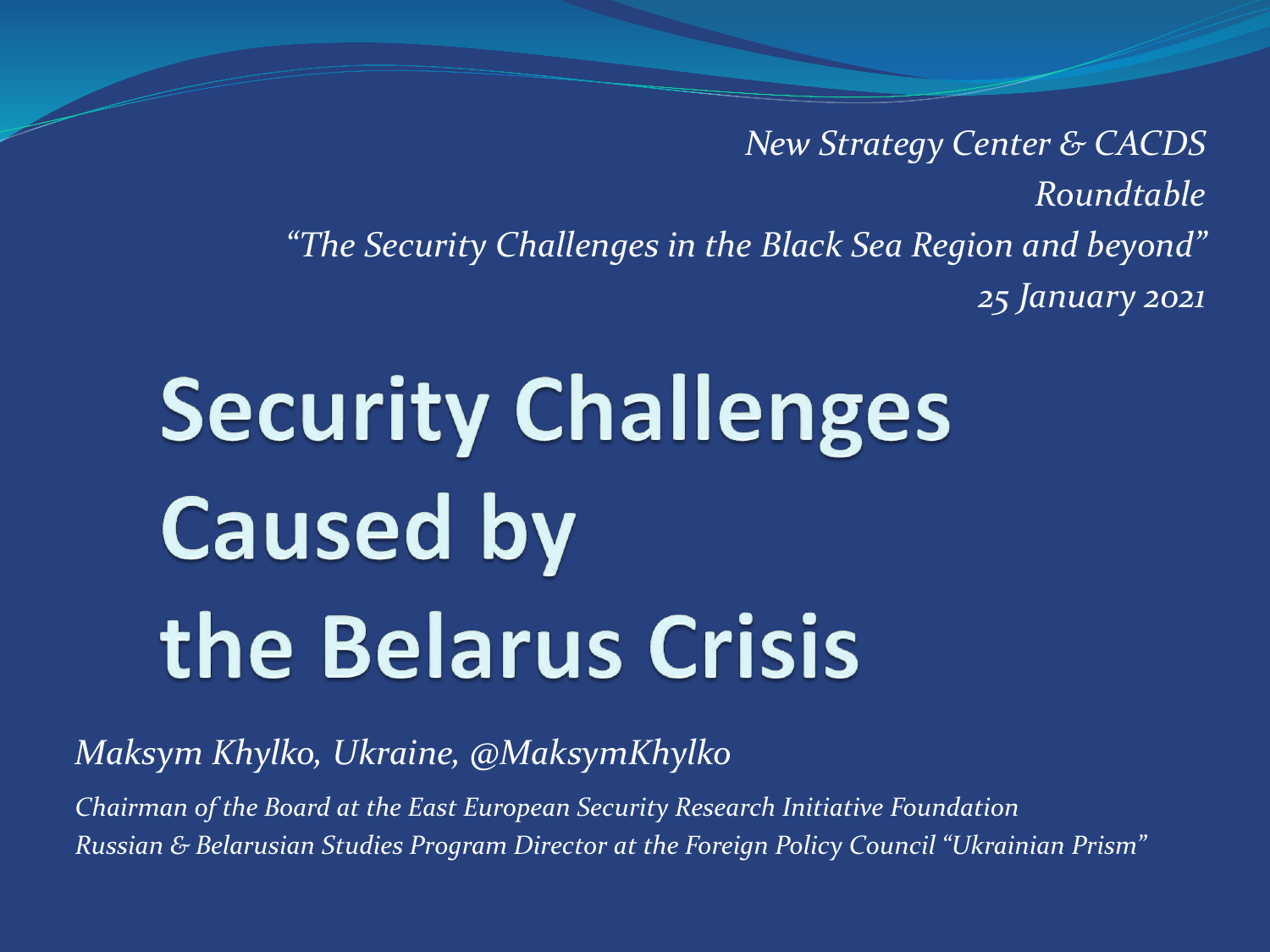### **Belarus on the Verge of Crucial Change**

Further developments in Belarus, strategically located between Russia and the NATO/EU Eastern Flank, **could significantly change the security situation** throughout the region.

A paternalistic state with an authoritarian regime and a largely outdated economy can **either take a step towards democratization or be absorbed by Russia** in one way or another. Further stagnation of the current regime cannot last long for political and economic reasons.

Sixth months of unprecedented protests indicate the **emergence of civil society, but the majority of population still lives within the 'Soviet/Russian world' paradigm**. And this should be taken into account.

**Lukashenka has lost legitimacy** in the eyes of the Belarusians and the West, lost the Kremlin's trust, **but so far his regime is not going to give in**, relying on the loyalty of police, KGB and bureaucracy.

**The West and its partners, including Ukraine, act reactively, not proactively.** Sanctions are insufficient, and the West is traditionally **reluctant to take proactive measures to prevent Russia's meddling.**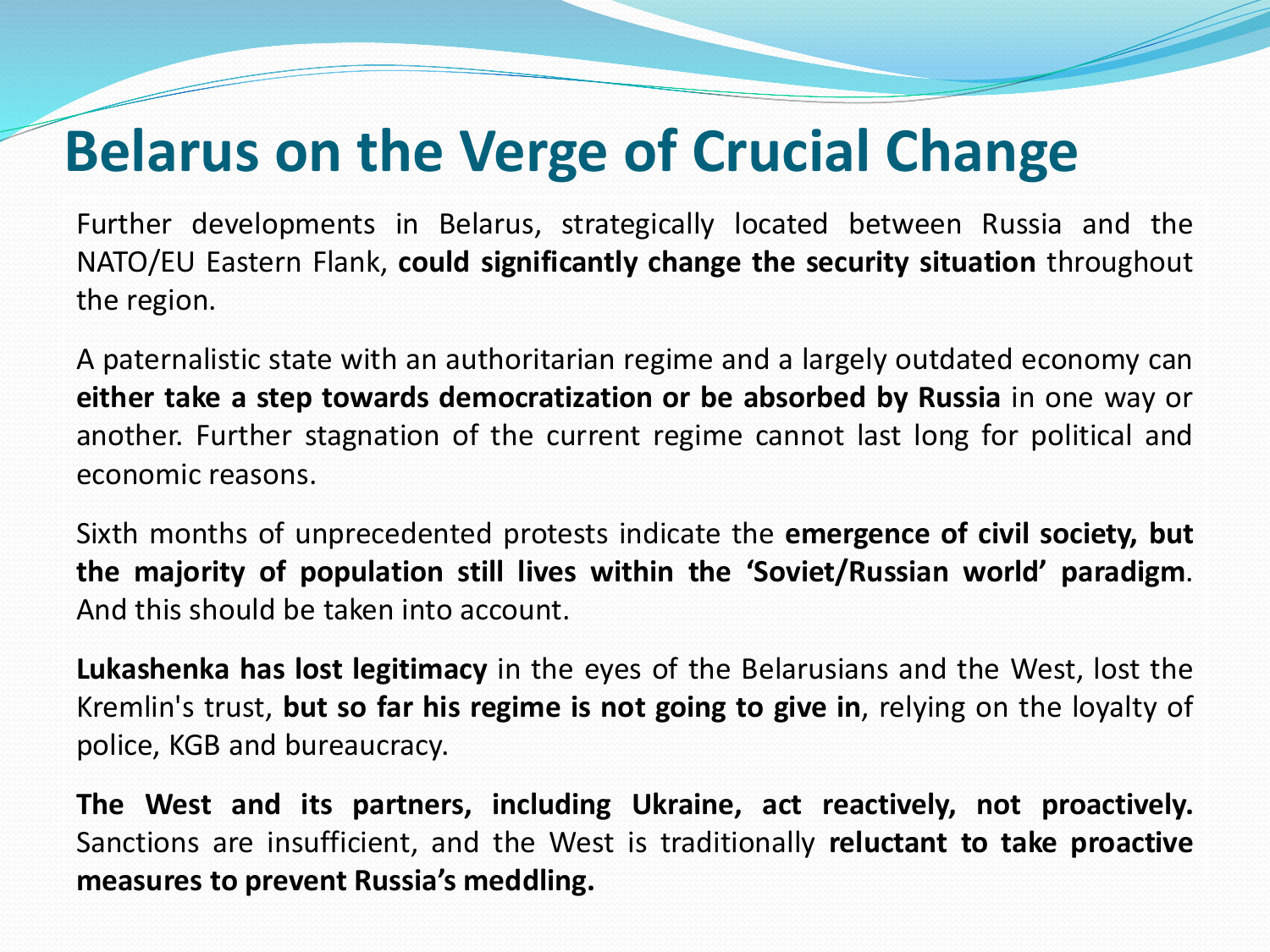#### **Lack of a Western Strategy on Belarus**

The EU has invited Belarus to join the Eastern Partnership policy, but **has never elaborated a clear strategy** for dealing with this country:

- *- from time to time, the West responded with sanctions to severe human rights violations, but it was not a comprehensive policy aimed at democratization;*
- *- there was no serious attempt to reduce Belarus' economic dependence on Russia.*

The **EU wanted to avoid a repetition of Ukrainian Maidan in Belarus**, an additional factor of tension with Russia, as well as additional responsibility.

Even now, the EU does not know how to deal with Belarus. **Limited sanctions** do not work, but stronger sanctions could make Minsk even more dependent on Russia.

#### **Ukraine also had no clear long-term strategy on Belarus.**

Even the post-Maidan authorities in Kyiv tried to maintain **so-called pragmatic relations** with the Lukashenka's regime, **not engaging with Belarusian society** and not having a proper information policy.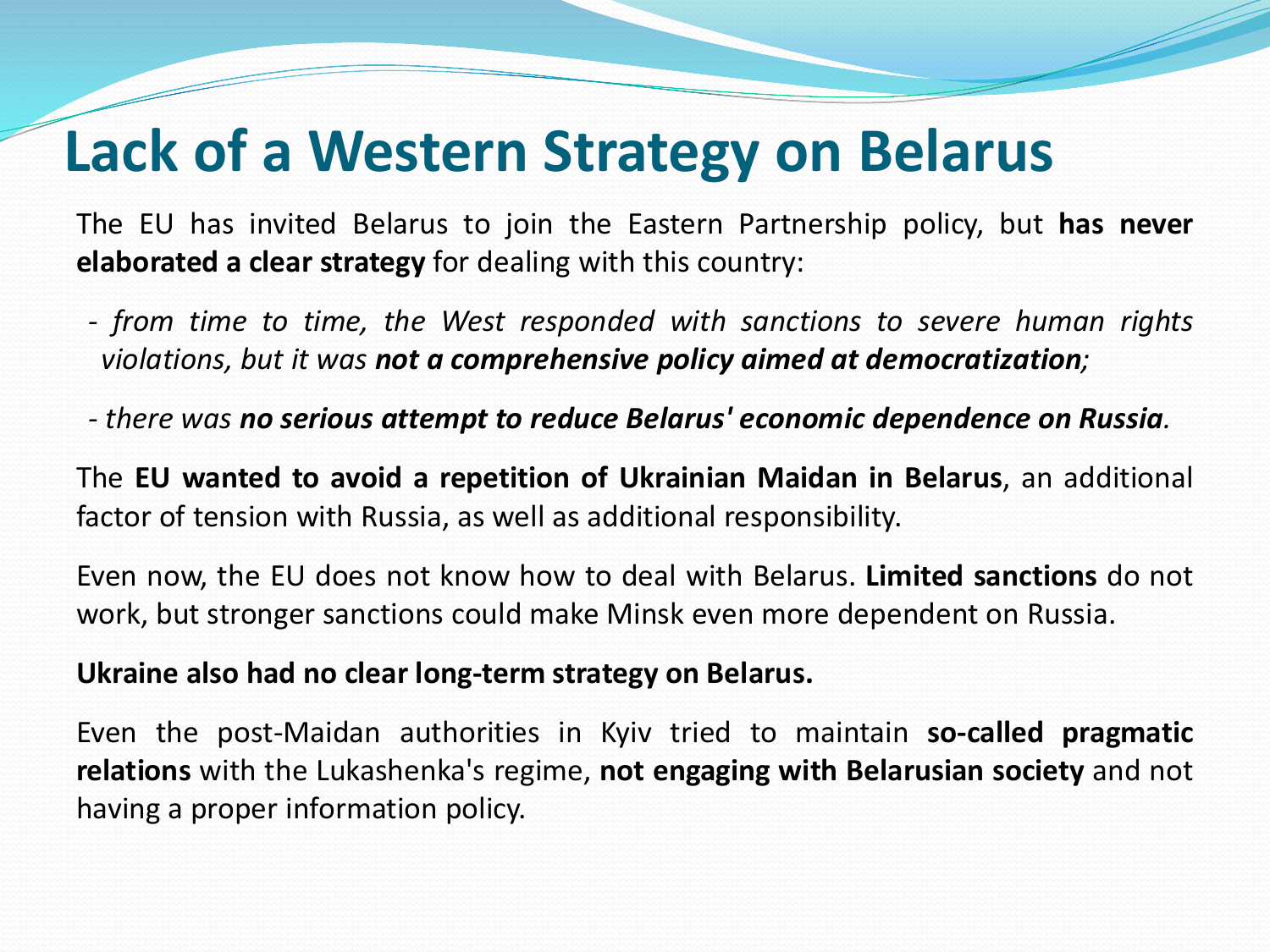#### **Russia's Plans for Belarus**

Since 2018, with the appointment of Ambassador Mikhail Babich, Moscow **has considerably stepped-up pressure on Minsk** to force it to agree on actual absorption by Russia under the guise of the Union State.

Russia established influence on many **Belarusian media outlets** and created a network of new regional ones, established influence on several **Belarusian political parties**, and funded **civic movements** that advocated Belarus' accession to Russia.

Moscow has established contacts with some members of the 'old' Belarusian opposition, and provided media-support to some new ones.

Simultaneously with the propaganda of integration narratives, Moscow launched a **media campaign to weaken Lukashenka in order to make him even more dependent** and prone to concessions.

**But the Kremlin did not expect such large-scale mass protests**, nor the Tsikhanouskaya phenomenon.

Thus, Moscow has no choice but to **support Lukashenka as a temporary solution**, demanding that he carry out constitutional reform according to the Kremlin's vision.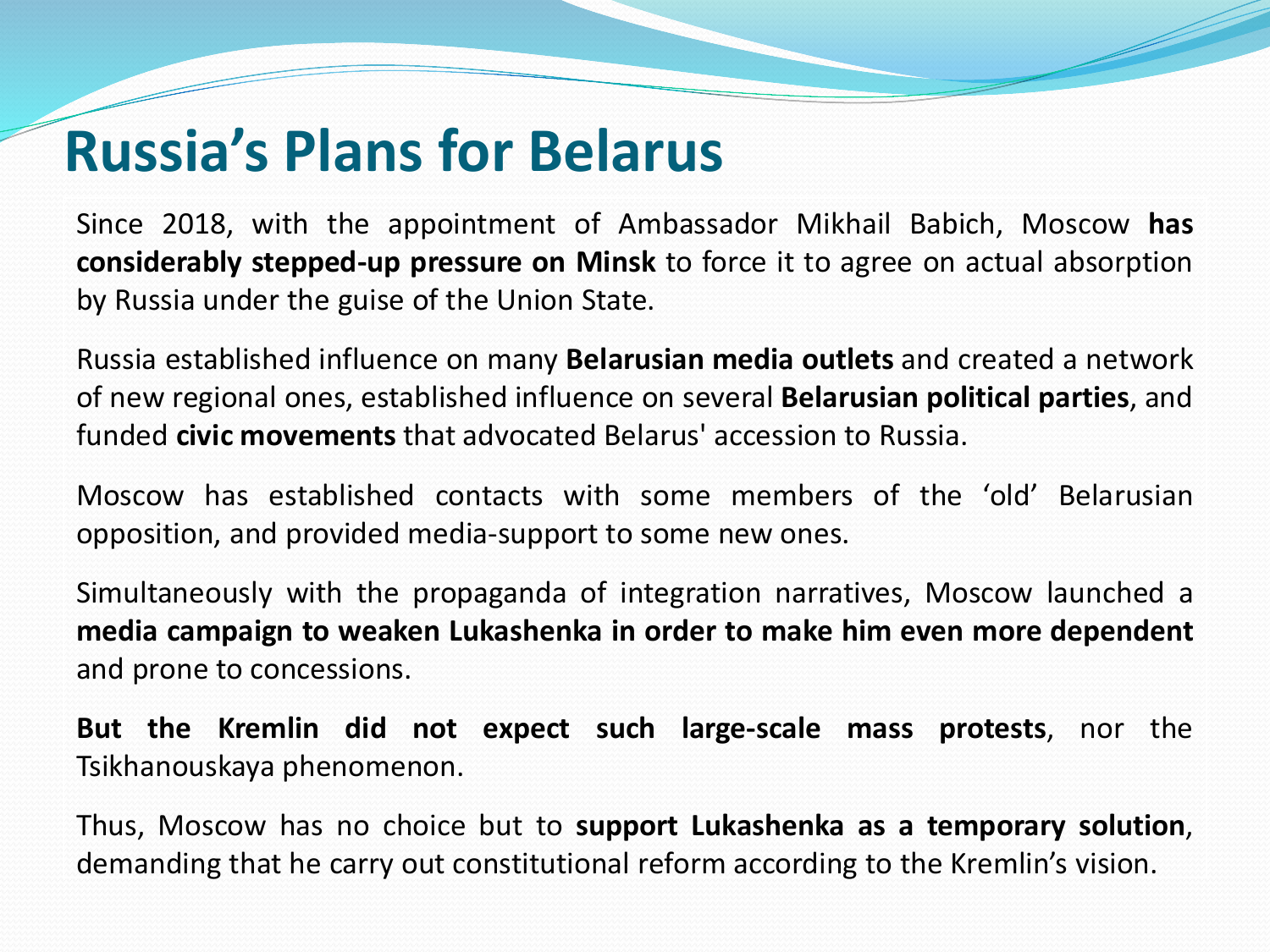## **Security Challenges for the Region**

The Lukashenka's regime is unpredictable. **Further large-scale repression** could lead to the **radicalization** of protests and **possible flows of refugees** to neighboring countries. But without Russian support, Lukashenka will not be able to hold power for long.

**Significant security challenges would arise in case of Russian absorption of Belarus** in any possible form.

#### **Belarus-Russia military cooperation is already strong:**

- Belarus is a military ally of Russia within the Collective Security Treaty Organization;
- joint Regional Group of Forces of Belarus and Russia was established in 2000;
- Integrated Air Defense System has been operating since 2012;
- two Russian military facilities are located in Belarus:

43rd *Communication Center of the Russian Navy in Vileika* (Minsk Region, about 250 Russian personnel);

474th *Radio-Technical Center near Baranovichi* as a part of the missile attack warning system (Brest Region, agreement limits number of RU personnel to 1,200).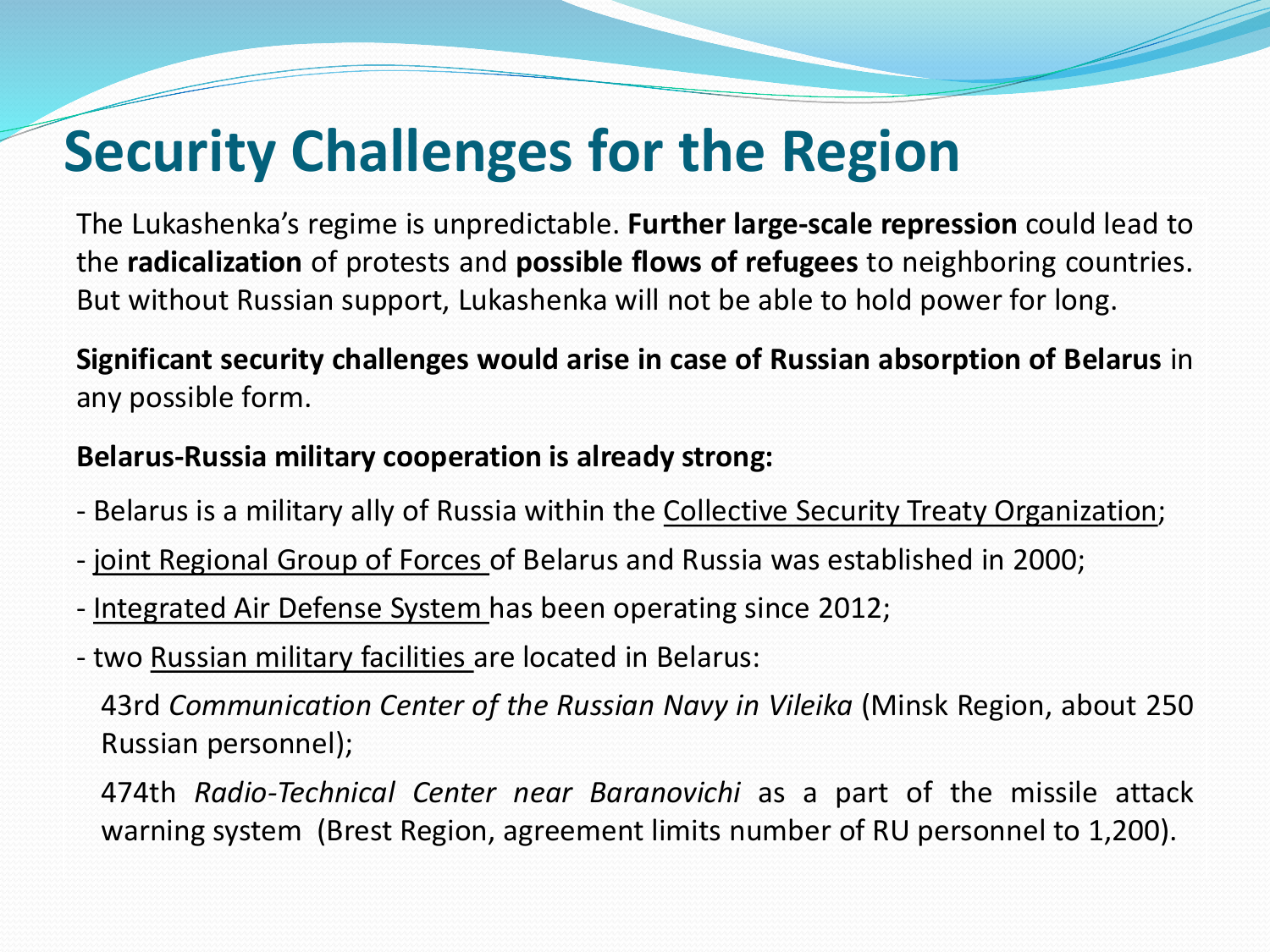### **Possible Increase in Russian Presence (1)**

**Direct military intervention** in Belarus would be **the least desirable option** for the Kremlin, although it cannot be completely ruled out.

Russia is also **unlikely to deploy a permanent military base** in Belarus in the near future, but it **may increase the military presence in less obvious ways**, such as:

- more active cooperation within the joint Regional Group of Forces of Belarus and Russia

(in December 2020, Lukashenka approved an updated plan for the use of the RGF);

- more frequent military exercises and the rotational presence of Russian troops in the territory of Belarus;

- existing Russian military facilities in Vileika and near Baranovichi could be technically and personnel reinforced

(in December 2020, near Baranovichi, a new Russian radar complex "Sopka-2" was put into combat duty, capable of monitoring the airspace within 450 kilometers and measuring the range and altitude of targets such as aircraft);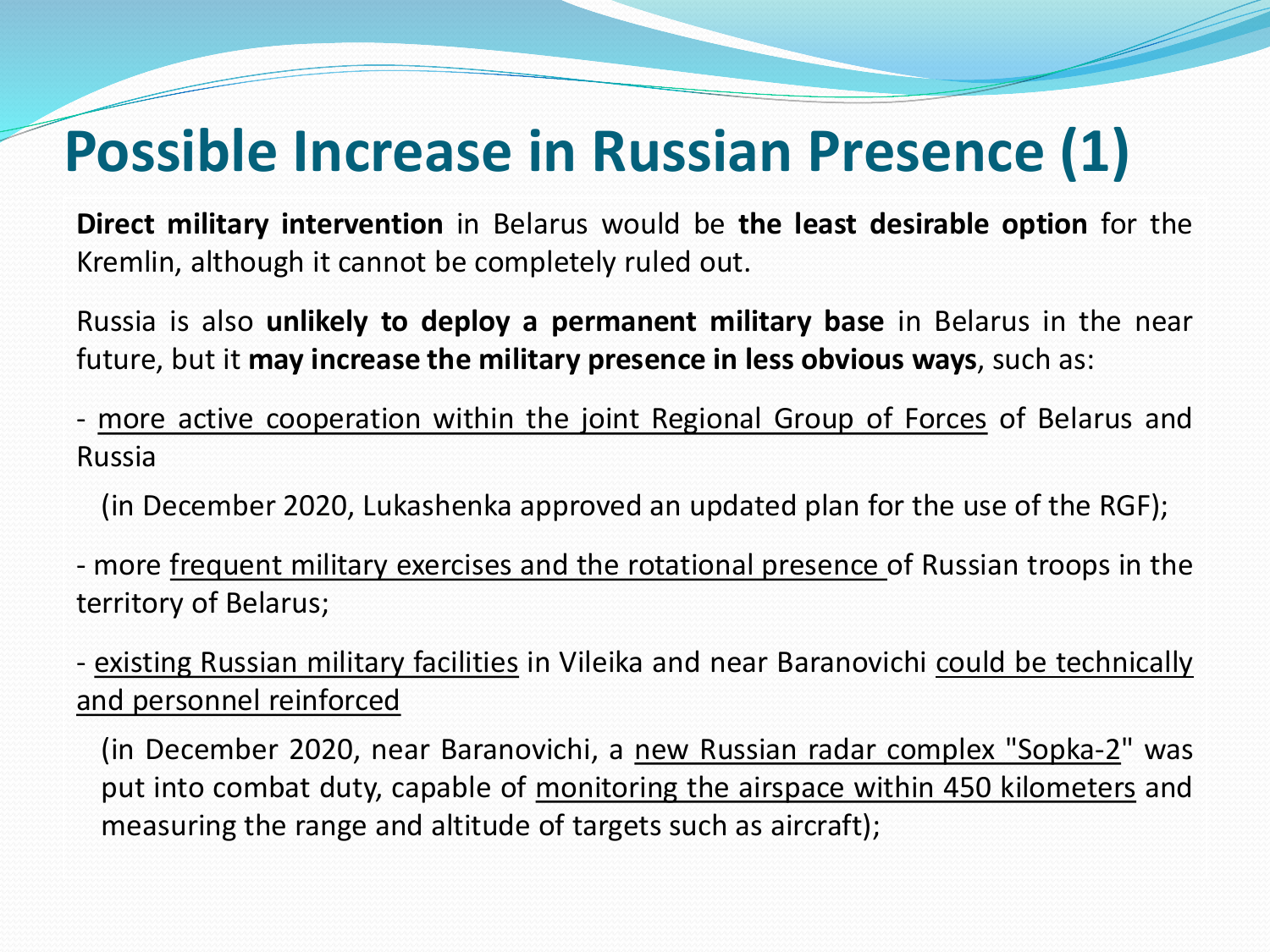## **Possible Increase in Russian Presence (2)**

- closer cooperation in protection of the common Union State's border

(it was reported that in December 2020, the Belarusian State Border Committee invited the Russian FSB Border Service to establish permanent joint electronic and technical intelligence points along the Belarus-Ukraine state border);

- closer cooperation between the National Guard of Russia and the Ministry of Internal Affairs of Belarus

(in November 2020, an agreement was signed that provides, inter alia, cooperation in protection of important regime facilities, property of individuals and legal entities, etc.).

Thus, there are many ways to strengthen Russian military presence in Belarus even without the establishment of permanent military bases.

This could **increase the risk of provocations and incidents**, including on the Belarusian border with NATO and EU member states, **especially near the Suwalki Corridor**, as well as **along the Belarus-Ukraine border**.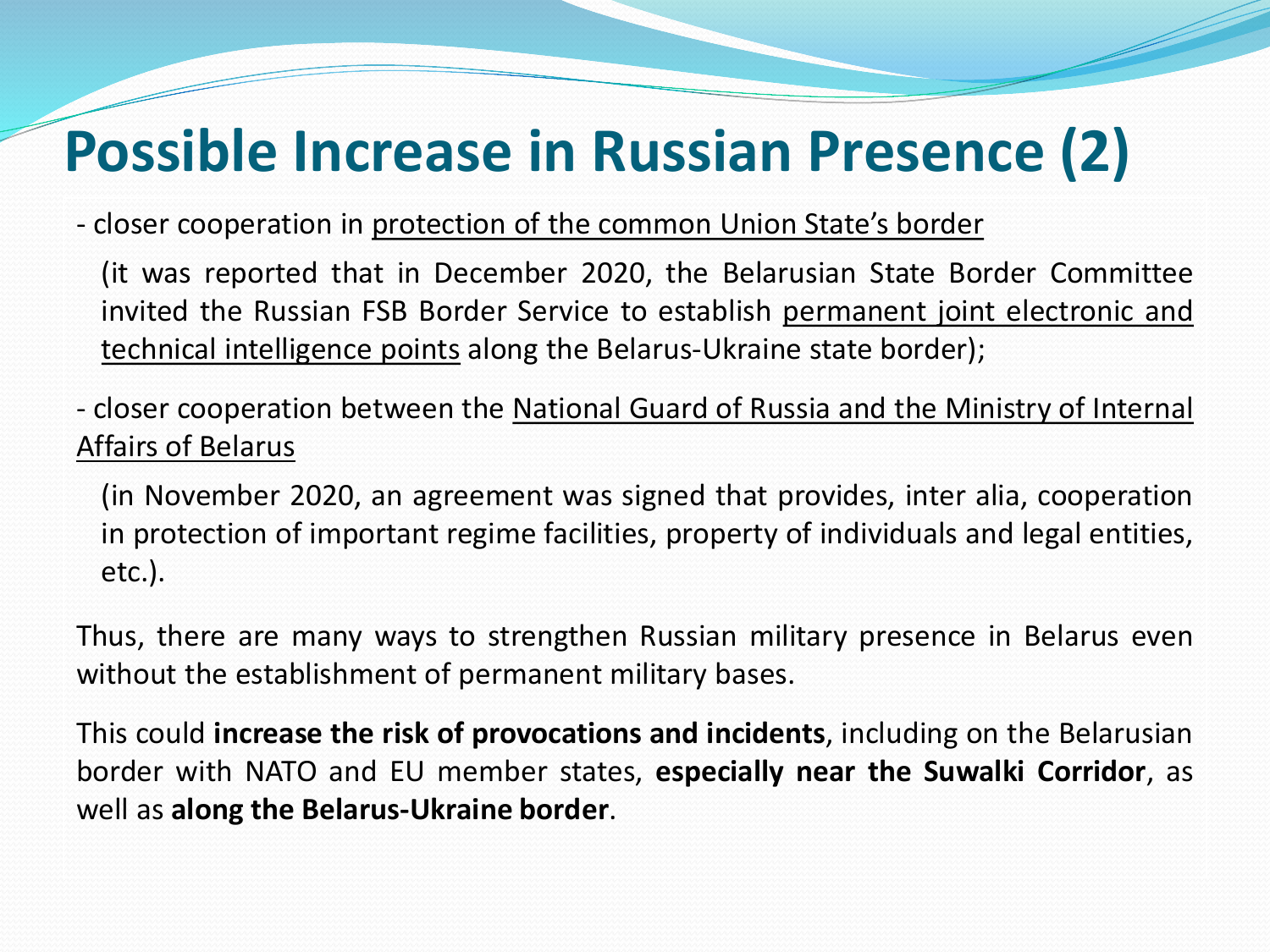### **How Should the West and Partners Act? (1)**

Although the EU, the U.S. and their partners have **little direct leverages** over Belarus, **but they do have some** and should learn to use them effectively.

#### **1. Support to the people of Belarus:**

- constantly showing solidarity and maintaining interaction with the people of Belarus both at the political and at the civil society levels;

- providing Belarusian civil society actors with financial assistance and expertise;
- providing financial assistance and rehabilitation to victims of repressions;
- supporting Belarusian independent media and journalists;

- engaging with the middle and lower levels of the Belarusian bureaucracy and law enforcement agencies, who have not committed crimes;

- elaborating and presenting **a kind of 'Marshall Plan' for Belarus** that should help the post-Lukashenka democratic government to rebuild the Belarusian economy, make it more diversified and less dependent on Russia.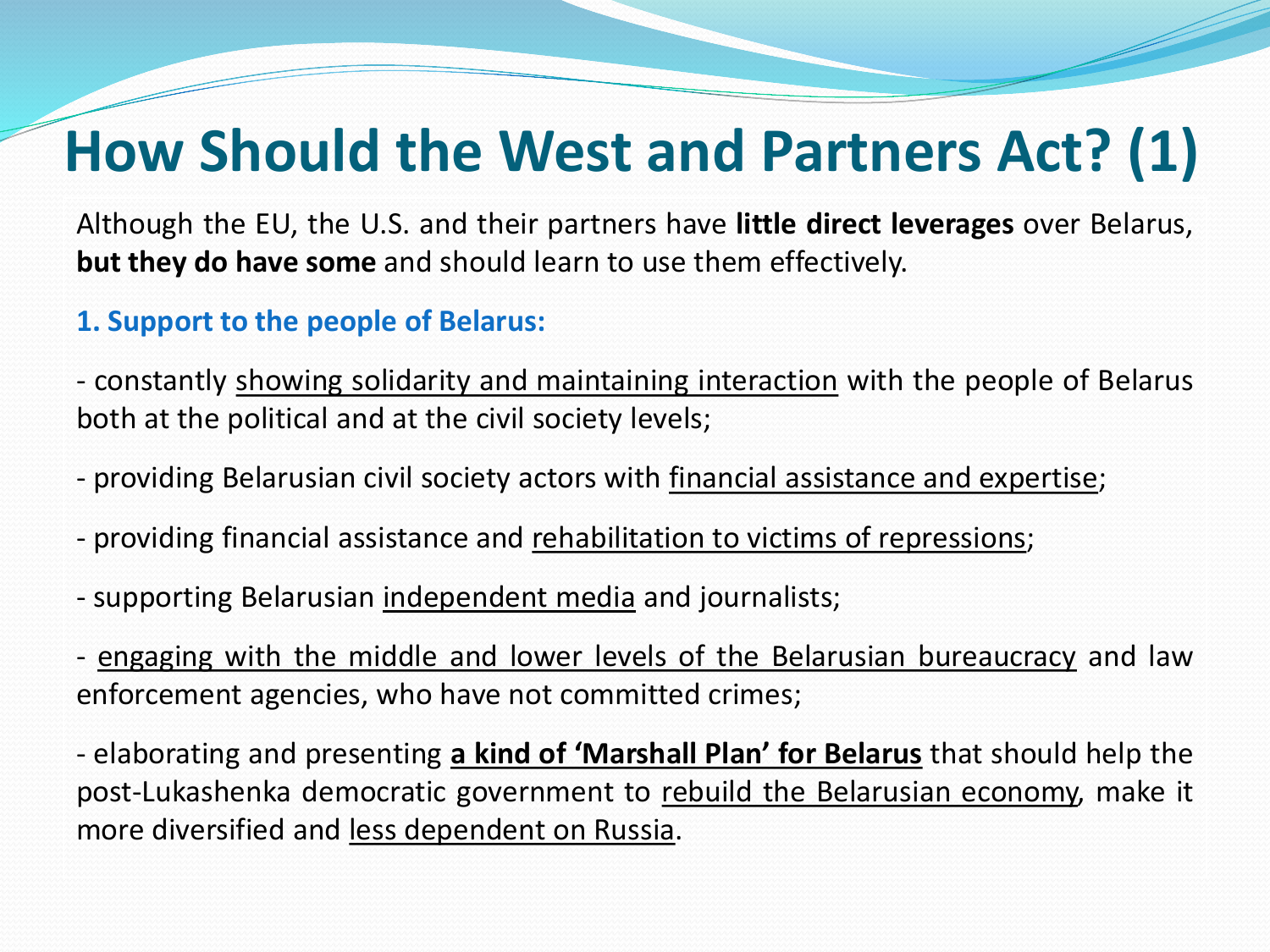#### **How Should the West and Partners Act? (2)**

#### **2. Putting pressure on Lukashenka's regime:**

- keeping Belarus high on the international agenda, including in the UN and the OSCE;

- demanding from Minsk a genuine free election in accordance with the OSCE principles and under the OSCE monitoring;
- freezing financial & other aid to state institutions (except humanitarian);
- imposing sanctions against all those responsible for human rights violations.
- **3. Preventing Russia from meddling in Belarus:**
- imposing sanctions on those responsible for meddling in Belarus;
- making it clear that any further interference will cost a lot, especially in cases of undermining Belarus' sovereignty and increasing Russian military presence;
- non-recognizing agreements signed by the Lukashenka's regime after the end of his powers in 2020, including on possible sales of Belarusian strategic enterprises.